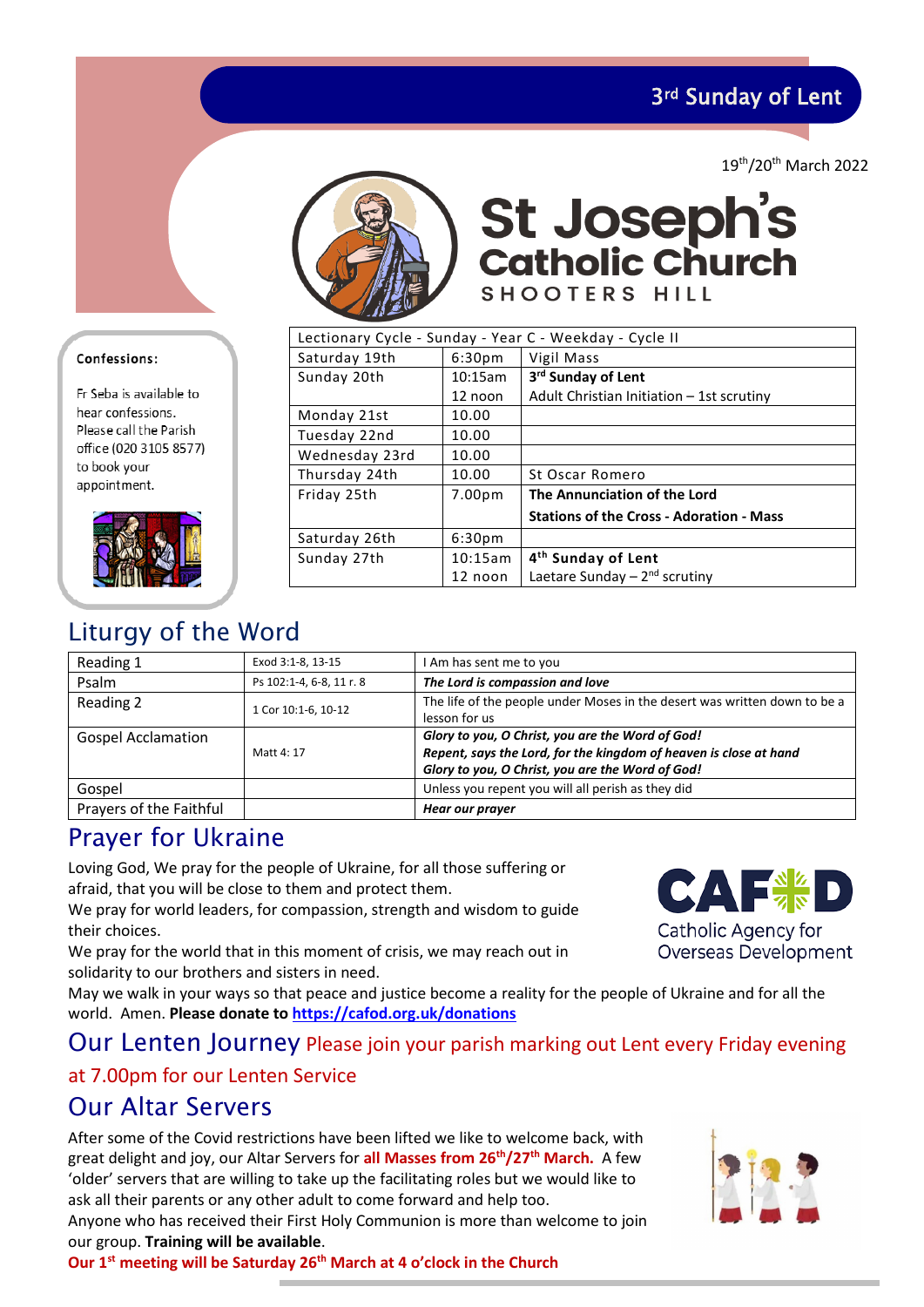## Lent

Lent is a 40-day fast  $-$  a reference to the time Jesus spent being tempted in the desert. It's a time when we can prepare our hearts for the remembrance of Christ's death. Our observance of Lent culminates in the solemn celebrations of Holy Week when on Palm Sunday we follow Christ from his triumphant entrance into Jerusalem to the foot of the Cross as sorrowful bystanders to His Passion, before rolling back the stone of the empty tomb and the joy of the Resurrection. The six-week period is dedicated to prayer, fasting, and almsgiving in preparation for this great celebration of Christ's Paschal Mystery in the Easter Triduum.



# Message from His Holiness Pope Francis for Lent 2022

Pope Francis has released his annual message, reflecting on St Paul's epistle to the Galatians: "Let us not grow tired of doing good, for in due time we shall reap our harvest, if we do not give up" (6:9-10). [https://www.vatican.va/content/francesco/en/messages/lent/documents/20211111-messaggio](https://www.vatican.va/content/francesco/en/messages/lent/documents/20211111-messaggio-quaresima2022.html)[quaresima2022.html](https://www.vatican.va/content/francesco/en/messages/lent/documents/20211111-messaggio-quaresima2022.html)

## Southwark Archdiocesan Lent Retreat 2022

'**Saving grace: The story of our salvation'** - Led by Archbishop John Wilson and members of the Spirituality Commission

Saving Grace is a resource prepared with parishes in mind. All the resources will be available in advance so that the videos can be viewed at any convenient time. If you would like to register your interest or find out more, please email [spirituality@rcaos.org.uk](mailto:spirituality@rcaos.org.uk) 

# PACT Stations of the Cross

This Lent PACT, the major Catholic prisons charity, is sharing with parishes a new Stations of the Cross liturgy <https://www.prisonadvice.org.uk/stations-of-the-cross>

### The Lenten Journey *by Fr Denis McBride C.Ss.R.*

Each week, starting Sunday 6th March we will be adding up a video on our website, under free resources. Therefore if you can't join in every Sunday, don't worry, we will keep them live online, so you can follow and reflect in your own time.<https://www.rpbooks.co.uk/>



# Archdiocese of Southwark's Spirituality Commission over the weeks of

Lent the Archdiocese of Southwark's Spirituality Commission will send daily reflections featuring thoughts, Scripture and prayer [Lent Daily Reflections - 2022](file://dcserver/mary/ST%20JOSEPH/NEWSLETTER/.%20%C2%A0https:/southwarkdsc.us11.list-manage.com/subscribe?u=a3e1dce7f8f666e9d64edd867&id=4f880b3b9c)

## Stella Maris



On the one-year anniversary of the Ever Given ship getting stuck in the Suez Canal, Catholic charity Stella Maris (Apostleship of the Sea) is hosting a webinar about modernisation in the shipping industry. It will look at the history of the container ship, the rise of the ultra-large container vessels, and explore what impact modernisation of the shipping industry has had on seafarers around the world.

Please register now at [www.stellamaris.org.uk/modernisation](http://www.stellamaris.org.uk/modernisation) to join online on **23 March at 7.30pm** to hear how shipping has changed in the last century, the impact this is having on seafarers today, and the important role Stella Maris has in supporting them.

# Calling all Catechists/Readers/Extra Ordinary Ministers of Holy Communion/Liturgy Group members

Would you be interested in having a Retreat Day in Salesians of Don Bosco's House in Battersea in the near future (if take up is large enough)? It would be a parish expense, we would need to take our lunch and transport could be arranged. Of course any one would be most welcome to join us even if you are not in the above groups Please register your interest by emailing [shootershill@rcaos.org.uk](mailto:shootershill@rcaos.org.uk) or speaking with Fr Seba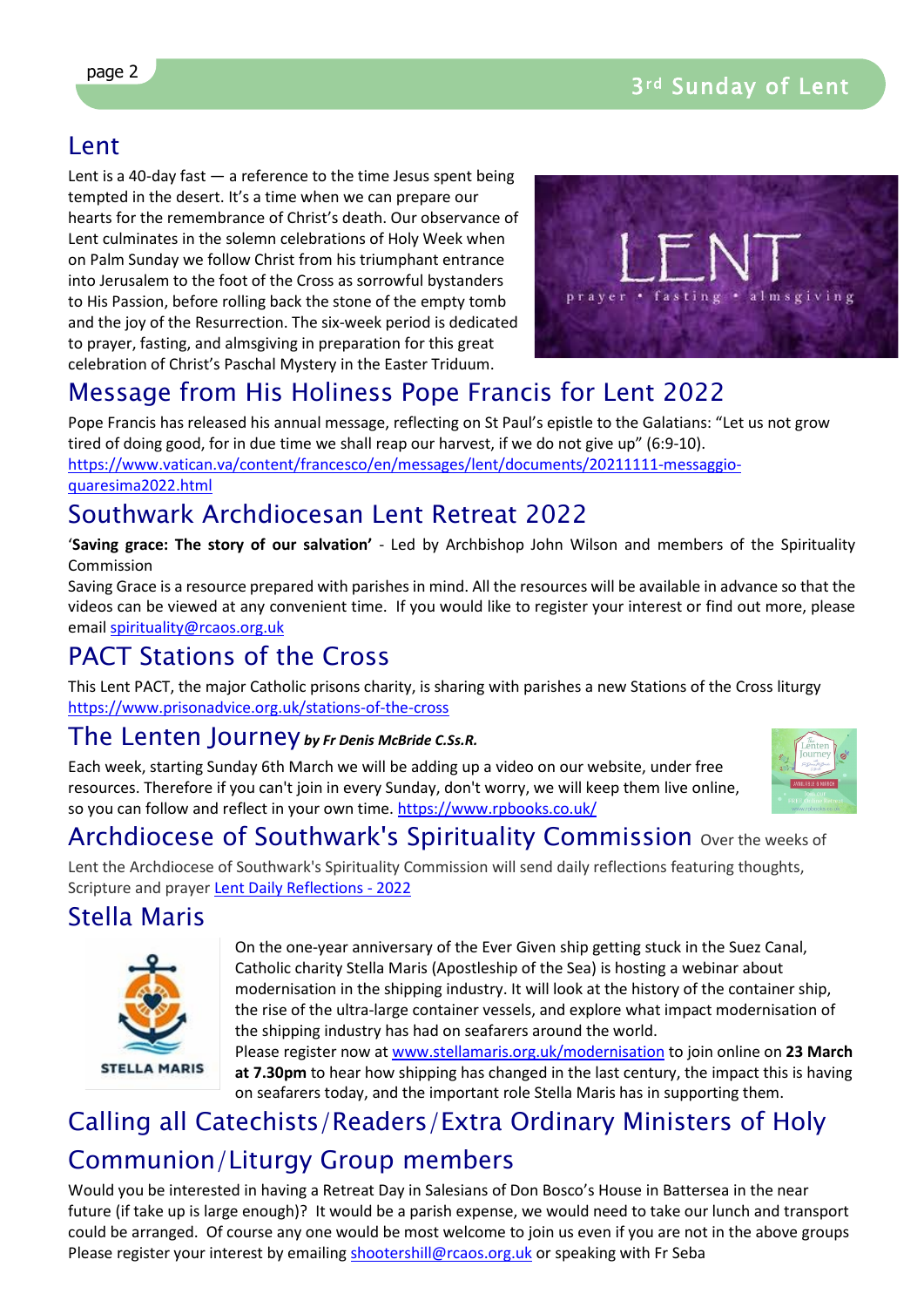## Parish Sacramental Programmes

### **CONFIRMATION 2022**

The next session in our will be on **Wednesday 23rd March in the hall – the 6th session and then 27th April** 

#### **FIRST HOLY COMMUNION 2022**

The next session will be on **24th April in the hall – the 15th session**

**Please keep both groups, their parents, family and their catechists in your prayers during their preparation and beyond**

**Both these groups will not be able to continue next year if people do not come forward NOW and walk alongside the Catechists to learn. There will not be enough Catechists to facilitate.** 

**Please pray this does not happen and for the continued vibrancy of your parish** 

## Your Parish Needs You!!!

**Could you sing in the Choir – 6.30pm 10.15am and 12 noon? Could you help with our Sacramental Programmes? Could you join our Liturgy Group? Could you join our Finance Committee? Could you help clean the church? Could you become a member of the Parish Pastoral Council? What other gift could you share with your parish?** Please give your details by emailing [shootershill@rcaos.org.uk](mailto:shootershill@rcaos.org.uk) MANY **THANKS** 



#### **Prayer to St Joseph**

Hail, Guardian of the Redeemer, Spouse of the Blessed Virgin Mary. To you God entrusted his only Son; In you Mary placed her trust; with you Christ became man. Blessed Joseph, to us too, show yourself a father and guide us in the path of life. Obtain for us grace, mercy and courage, and defend us from every evil. Amen



#### **Synod Prayer**

We stand before You, Holy Spirit, as we gather together in Your name

With You alone to guide us, make Yourself at home in our hearts; teach us the way we must go and how we are to pursue it.

We are weak and sinful; do not let us promote disorder. Do not let ignorance lead us down the wrong path not partiality influence our actions.

Let us find in You our unity so that we may journey together to eternal life and not stray from the way of truth and what is right All this we ask of you, who are at work in every

place and time, in the communion of the Father and the Son forever and ever, Amen



#### **Prayer to Saint Michael the Archangel**



St Michael the Archangel. Defend us in the day of our battle. Be our safeguard against the wickedness and snares of the devil. May God rebuke him, we humbly pray, and do thou, O Prince of Heavenly Hosts, by the power of God, cast into hell satan, and all the evil spirits who wander around the world seeking the ruins of souls.